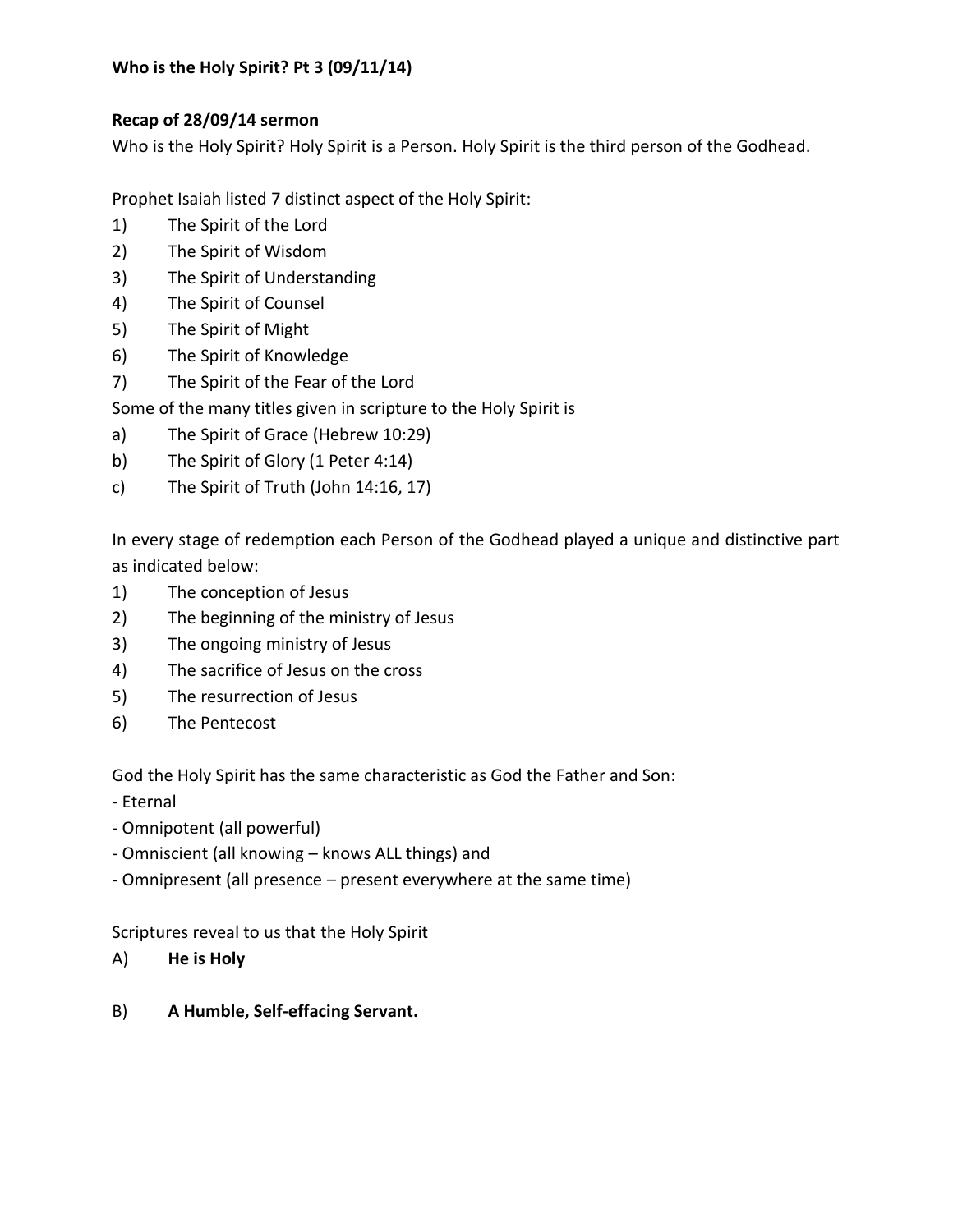This is beautifully illustrated in Genesis 24 which describes how Abraham went about obtaining a bride for his son, Isaac. There are four (4) "types" in this account.

Abraham is a type of God the Father; Isaac is a type of God's Son, Jesus; Rebecca is a type of the bride of Christ, the Church. Abraham's servant is a type of the Holy Spirit. Although never given a name, he is the main character of this story.

As a servant, he had one supreme objective – to find the young woman who was to be the bride; to equip and adorn her; and to escort her safely to the bridegroom.

It is for the similar purpose that the Holy Spirit came down at Pentecost. He is here with one supreme objective – to find, equip and adorn the bridge for Christ – the Church (you and  $I$ ) – and to escort her safely through this world and present Jesus – a pure and spotless bride.

### C) **A Consuming Fire**

One way in which the Holy Spirit manifest Himself at times is **fire**. Rev 4:5 (NKJV) – "seven lamps of fire…burning before the throne…of God" Heb12:29 – "Our God is a consuming fire" There are two opposite sides to fire. Fire can be beneficial but also dangerous. Fire can purify but also destroy.

So it is with the fire of the Holy Spirit. He can minister God's blessing and favor on those who are obedient. But He can also minister God's wrath and judgment on those who are presumptuous (take things for granted) and self-willed.

First requirement - is to focus on exalting and glorifying the Lord Jesus Christ. Second requirement - is to carefully follow the directions which the Spirit Himself has transmitted/showed/revealed to us in the scriptures.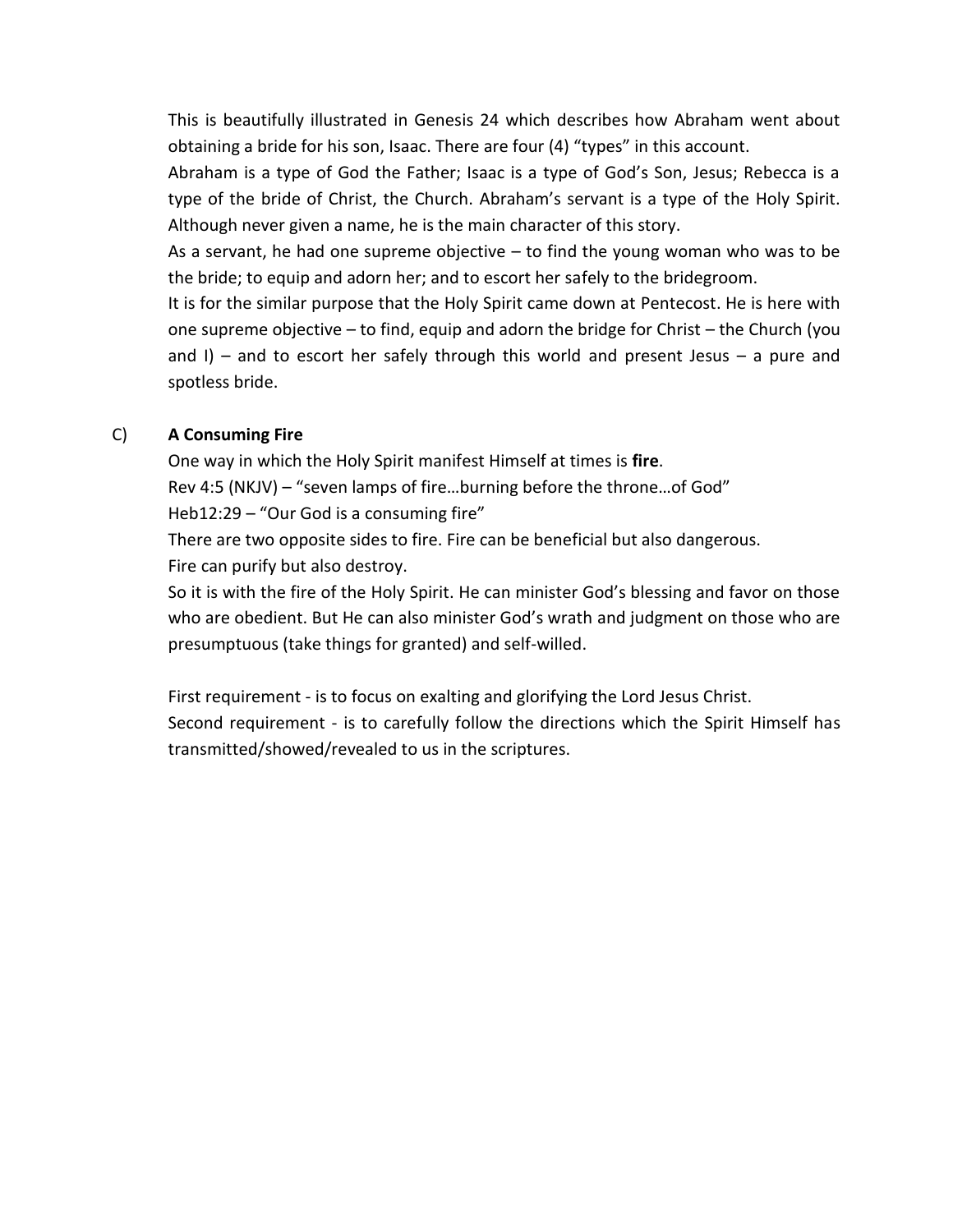## Genesis 24

When Abraham sent his servant from Canaan to Padan Aram to seek a bride for his son Isaac, the servant loaded ten camels to take with him.

It is amazing how much can be loaded onto a camel.

The ten camels with their loads were visible evidence that Abraham was an honored and prosperous man. Included in their loads were precious gifts of jewelry. When the servant found the young woman (Rebekah) who was to become Isaac's bride, his first act was to place on her face a very conspicuous nose jewel.

By accepting the gift, Rebekah committed herself to become Isaac's bride. Had she refused the gift, however, she would have rejected and dishonored Isaac. She could never have become his bride.

Today, in a similar way, God has sent His Holy Spirit with abundant provision for the bride of His Son, Jesus – the Church.

Included in it are nine beautiful spiritual gifts, the Church is marked out as the one who is committed to become the bride of Christ.

Nine Supernatural Gifts

1 Corinthians 12:7-11

vs 7 – Now to each one the manifestation of the Spirit is given for the common good

vs 8 – To one there is given through the Spirit the message of wisdom, to another the message of knowledge by means of the same Spirit

vs 9 – to another faith by the same Spirit, to another gifts of healing by that one Spirit.

vs 10 – to another miraculous powers, to another prophecy, to another distinguishing between spirits. to another speaking in different tongues and to still another the interpretation of tongues

vs 11 – All these are the work of one and the same Spirit and he gives them to each one , just as he determines.

These nine gifts are listed in 1 Corinthians 12:8-10. The gifts are:

- 1) Message of wisdom (a word of wisdom)
- 2) Message of knowledge (a word of knowledge)

3) Faith

4) Gifts of healing

- 5) Miraculous powers (workings of miracles)
- 6) Prophecy
- 7) Distinguishing between spirits (discerning of spirits)
- 8) Speaking in different kinds of tongues (kinds of tongues)
- 9) Interpretation of tongues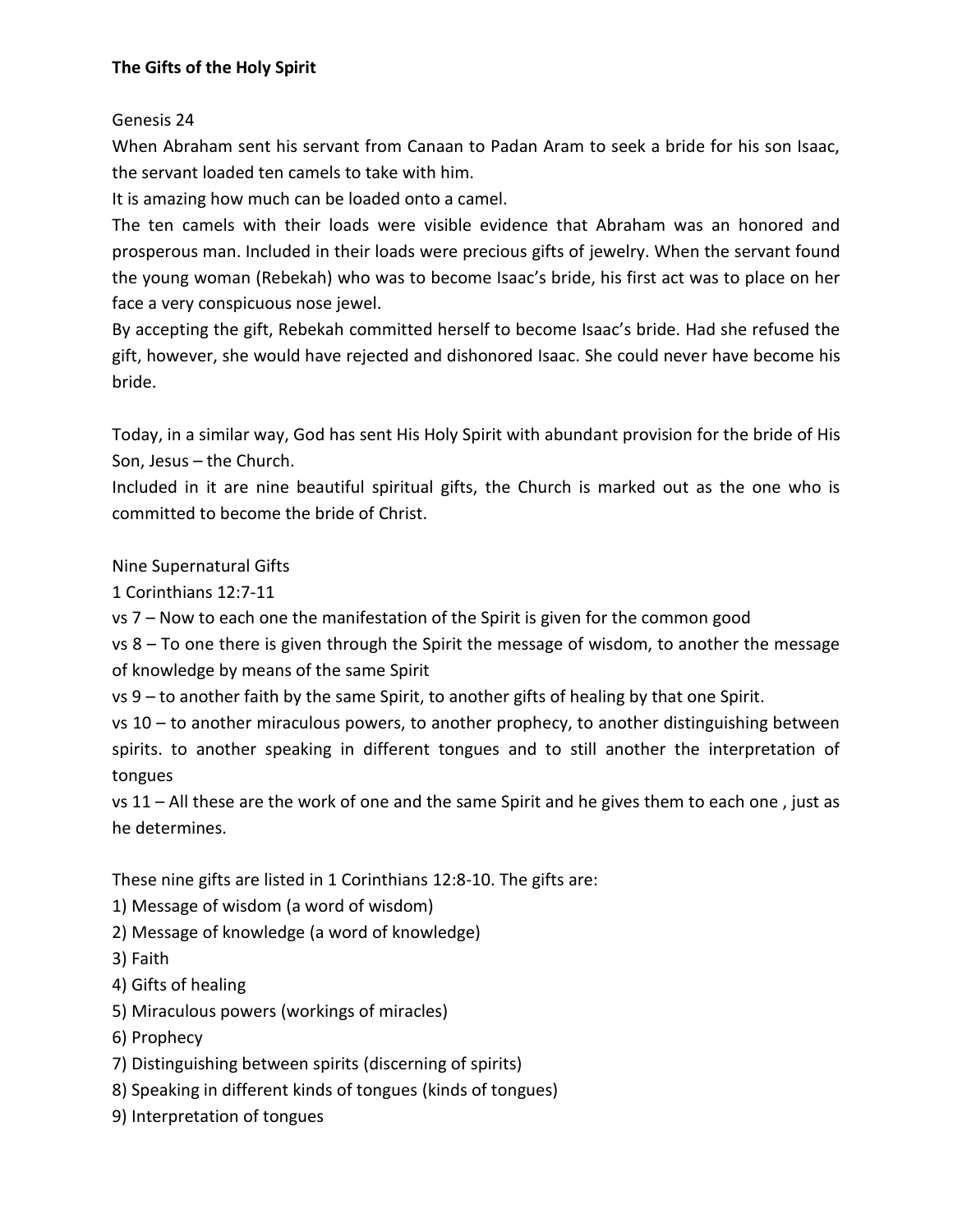These gifts can be group into three headings to help us understand them more clearly:

- a) The power gifts Faith, gifts of healing and miraculous powers (workings of miracles)
- b) The vocal gifts Prophecy, speaking in different kinds of tongues (kinds of tongues) and interpretation of tongues
- c) The revelation gifts distinguishing between spirits (discerning of spirits), message of wisdom (a word of wisdom) and message of knowledge (a word of knowledge)

What we need to know about these spiritual gifts?

1. All these gifts are "manifestations". "Manifest" means "clearly visible"; "manifestation" means "display or disclosure"

The Holy Spirit Himself is invisible, but through these gifts He manifests Himself. He impacts our senses in a way we can see or hear or feel.

(Same as with wind, you cannot see the wind but you can see the manifestation on the wind like the breeze, the tree moving, sound it makes and etc)

2. All of them are "for the common good – NIV" or "for the profit of all -NKJV". Through them, Christians can minister to one another. They all serve some practical purpose. They are tools NOT toys.

These gifts are given so that the Church of Jesus Christ can be built up. It is done in love when we exercise these gifts in the church.

3. All these gifts are supernatural. They are not a product of natural ability or special education.

An illiterate person may receive a word of wisdom or word of knowledge.

Similarly, the gift of faith goes beyond the faith we all need for salvation. It is also distinct from the fruit of faith which comes by a process of natural growth.

It is supernatural faith that goes beyond our natural ability and produces supernatural results.

I was taught when I was younger that these gifts were withdrawn at the close of the apostolic age (after the death of all of Jesus disciples) and are not available today. Thank God that this is not true. Paul thanks God for the Christians at Corinth because "you do not lack any spiritual gifts as you eagerly wait for our Lord Jesus Christ to be revealed" (I Corinthians 1:7).

Obviously, therefore Christians are expected to continue to exercise spiritual gifts until the return of Christ.

4. It must be emphasized that all these are gifts of God's grace.

They are received by faith. We can never earn them. We can never be "good enough" to exercise them.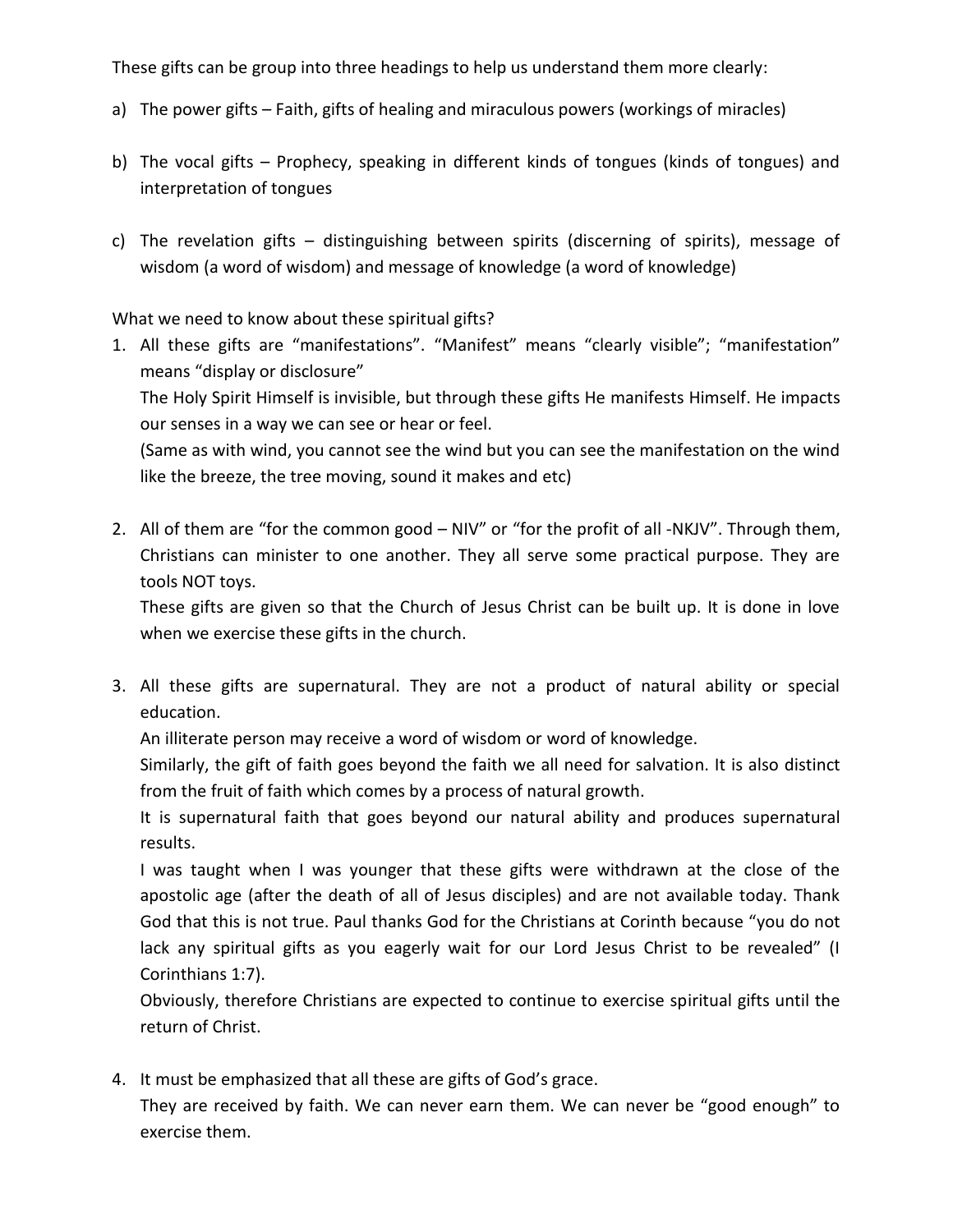**Let me share with you what the gifts of the spirit means and how it may be exercise in our lives.** (Let me confess that I am a novice in terms of exercising the gifts of the Holy Spirit. I am still learning. I want to share what I know so that you do not have to start from ground zero but rather built on what I have learnt and the mistakes that I have made in the process of learning. There are many books written but no one to mentor or teach in these areas)

## **1) Message of knowledge (a word of knowledge)**

## **2) Message of wisdom (a word of wisdom)**

I was worshipping God during one of the Sunday service and this person came to my mind and the word "financial problem" came to my mind (word of knowledge).

It is very easy to just stop here but I was taught that I need to ask God what to do. So I ask God what He wants me do. God said to bless him with a certain amount (word of wisdom). I just obeyed.

It is very important that these two gifts operate together. Not only do we need to know what the root problem is and more importantly to know what to do.

I have share the word of knowledge with people and they denied it and as a result alienated our relationship. Instead of helping it became a stumbling block. Out of this I am learning that I will only speak to the person when God shows me what to do.

Timing to share to the person is also important.

Similarly, when praying or ministering to people, I need the word of knowledge and wisdom to be in operation. When God show me that the person is having unforgiveness (word of knowledge), I also need to ask God for "word of wisdom" how to politely and tactfully ask the person to forgive those that has sin against them.

### **3) Distinguishing between spirits (discerning of spirits)**

This is the ability to discern the type of spirits.

In my experiences, it is mostly evil spirit. Once I was praying for a man who was not well. I discern that there are evil spirits in him that is causing him to be unwell. We explain to the person, tell the person what we are going to do and we then pray for the person. When the person was delivered of the evil spirits, the person got well.

I know of some people with this gift and they can feel the presence of the evil spirit(s) in the person who are being prayed for. They can feel what the person is feeling or experiencing. This spiritual gift is very useful when doing deliverance. Make deliverance much easier.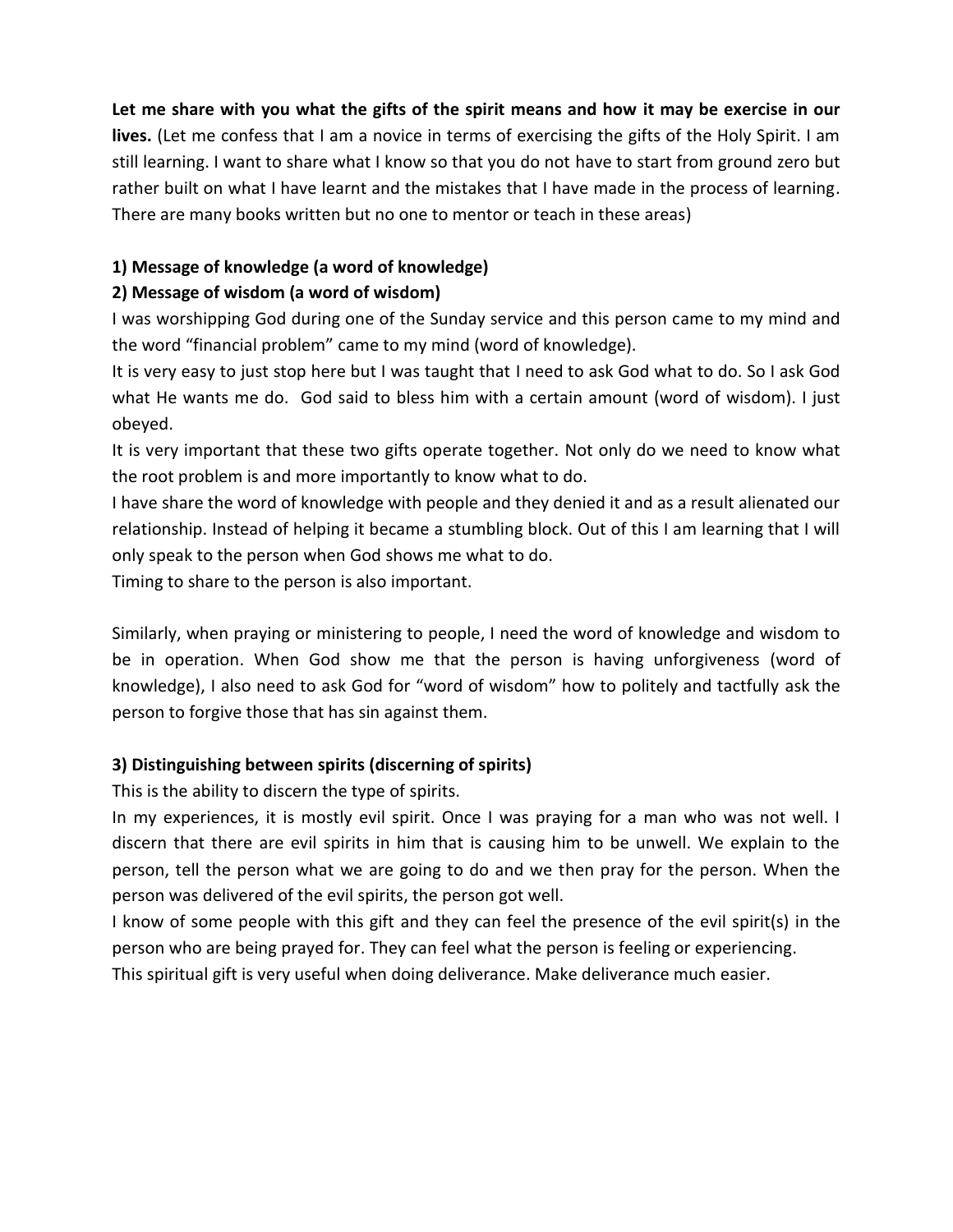### **4) Speaking in different kinds of tongues (kinds of tongues)**

### **5) Interpretation of tongues**

I have seen this being done where one pray in tongues while the other person will interpret it. Or the same person prays in tongues and interprets the tongues.

This is very new to me. My limited experience is when I pray in tongues for a long time, my tongue would change as though I was speaking but not words but in tongues. Sometimes, the interpretation of the tongues comes to my mind; however I struggle to put the thoughts into words. This is something that I need to work on - work in progress.

### **6) Prophecy**

Prophecy is given for strengthening, encouragement and comfort (1 Corinthians 14:3).

For those who are new in this, when God impresses you to prophesy over the person (to give words to strengthen, encourage or comfort), we need to ask God to give you the word of God to give to the person. You can never be wrong with the word of God.

As you get better in this, God will give you words to say to the person.

Prophecy can also be link with the gifts of the word of knowledge and word of wisdom.

(Note – if what you are saying is condemning, tearing down the person, discouraging what you are prophesying is NOT from God. As leaders or mature Christians we will ask you to stop and please obey. Further discussion on this can be done later and in private)

# **7) Faith**

The gift of faith goes beyond the faith that we all need for salvation.

It is also distinct from the fruit of faith which comes by the process of natural growth.

It is a supernatural faith that goes beyond the natural ability and produces supernatural results. An example - We were in India having an open air evangelistic meeting and the sky turn dark threatening to rain. The gift of faith comes into operation to pray that the rain clouds be blown away and to withhold the rain. Not once but several times.

Another example – the gift of faith to the leaders of this church to take the whole church to Tanjung Malim during Easter, Sepang during Merdeka holidays and the coming trip to Penang (HARVEST..ing Penang)

## **8) Gifts of healing**

## **9) Miraculous powers (workings of miracles)**

We have heard many stories on how God uses Harvest Community Church to heal the many people that were sick and seeing miracles of blind people seeing, deaf hearing, lame walk, one shorter leg growing to the same length of the other normal leg.

Healing and miracles in our church is so common like what we read in Acts 19:11 where it says that "God did extraordinary miracles through Paul…."

The word "extraordinary" used here implies that miracles were common occurrences that Dr Luke has to record what Paul did with the handkerchiefs and aprons he touched and used to heal and deliver the sick were extraordinary miracles.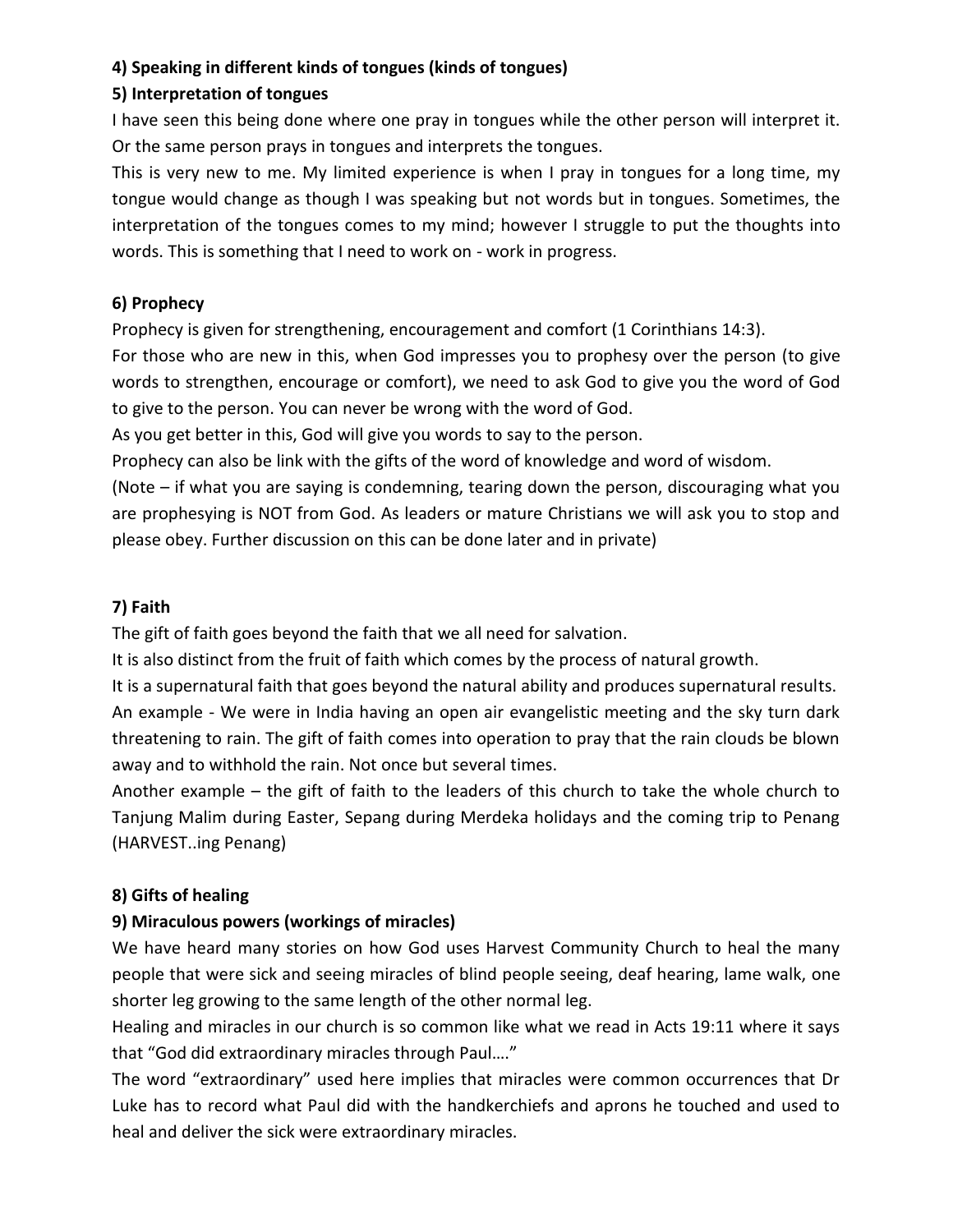## **How to allow God to release these spiritual gifts through us?**

Firstly it is released through love and/or compassion. God is love and when God is in us, His love in us will start to grow.

Secondly, we need to step out in faith. Be obedient  $-$  it is ok to make mistakes (I have made many and God is still on His throne) but it is NOT ok to hold back. By holding back, the church will miss out being bless and build up with you operating in the gifts of the Holy Spirit.

#### **How do we practice this?**

For a start - the best avenue to practice this is in our cell groups. I want to implement this in our PJ cell and would encourage the PJ cell to participate.

Maybe in our Saturday prayer meetings – as the Holy Spirit leads.

### **Unhindered operation of spiritual gifts**

We sometimes need to set ourselves free from traditional ideas of how we should behave "in church".

We need to cultivate sensitivity to the Holy Spirit and to make room for Him to move as and as He wills.

Example: In Kitou church, Sabah, where after the worship service we have ministry before the message. When we allow the Holy Spirit to do what He wants, we see a might move of the manifestation of God.

### **Limitation of Spiritual Gifts**

a) Spiritual gifts are limited to the present life.

b) The exercise of spiritual gifts gives no indication of a person's character.

c) Once we received one of these gifts, we are free to use it, misuse it or just not use it at all. Ultimately however, God will require an account of what we have done or not done.

We need to bear always in mind the warning of Jesus, "You will know them by their fruits" (Matthew 7:20) - not by their gifts.

Spiritual gifts do not tell us the spiritual conditions of the person having these spiritual gifts. Jesus followed up these words by an explicit warning that the exercise of spiritual gifts is not necessarily a passport to heaven:

### Matthew 7:21-23 (NIV)

"Not everyone who says to me, 'Lord, Lord', will enter the kingdom of heaven, but only he who does the will of my Father who is in heaven. Many will say to me on that day, 'Lord, Lord, did we not prophesy in your name, and in your name cast out demons and perform many miracles?' Then I will tell them plainly, 'I never knew you. Away from me, you evil-doers!'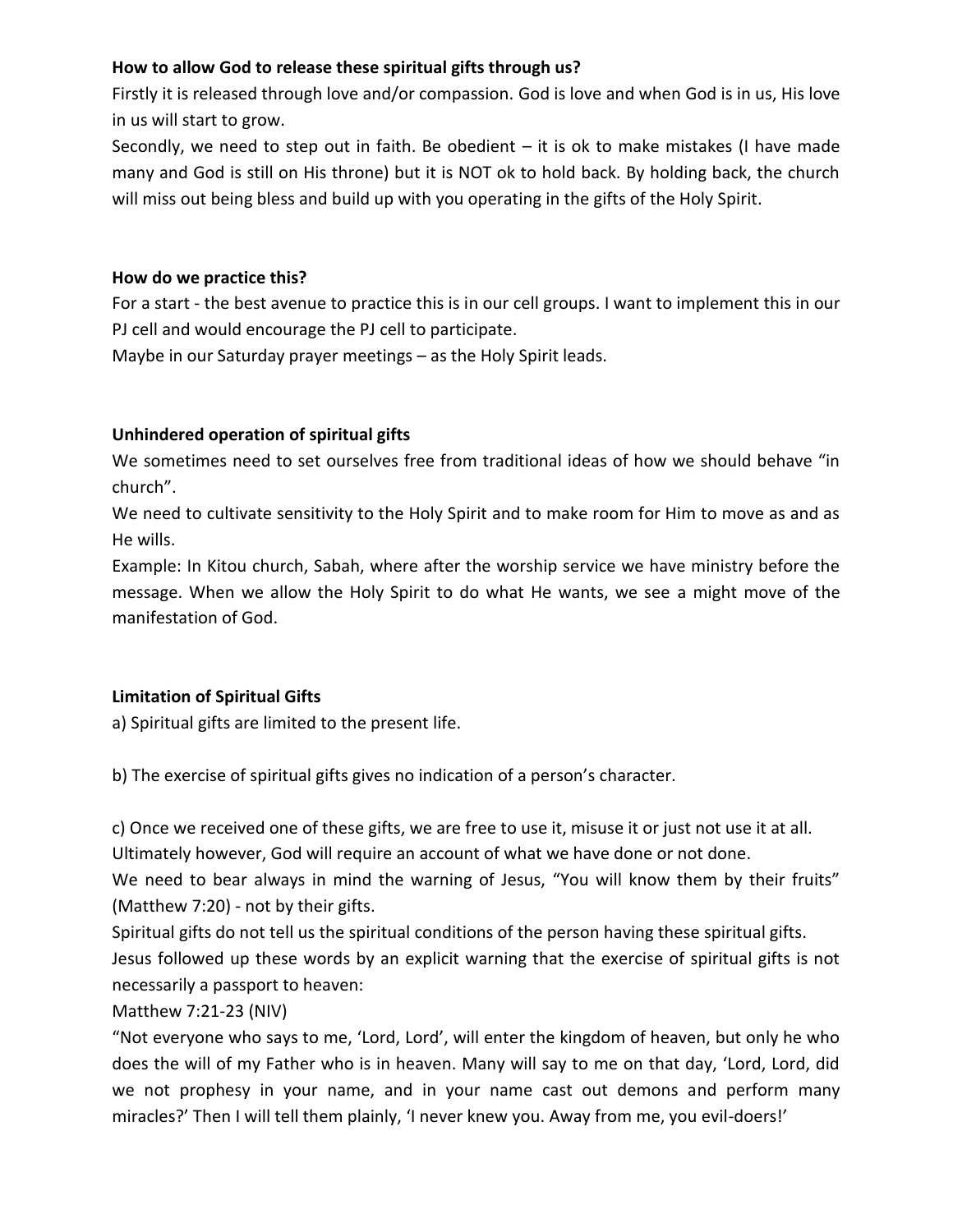In NKJV vs 23 says – And then I will declare to them, 'I never knew you, depart from me, you who practice lawlessness!'

This indicate that it is possible for a person to exercise spiritual gifts and at the same time to "practice lawlessness"

What is lawlessness? It is an arrogant assumption that God's moral law and ethical standards no longer apply to those who can exercise gifts of supernatural power.

Obviously, such ministries may at times confront us with the need to make difficult personal decisions. How should we respond?

a) We must keep in mind Paul's warning to Timothy: "Do not share in the sins of others. Keep yourself pure".

b) We must also keep in mind the warning which Jesus gave us concerning unethical ministries: "Heaven is for those who do the will of my Father in heaven".

We each need to ask ourselves: What is the will of God in my life? What does my Father expect from me?

For my part, I feel that God has given me a clear and simple answer: This is the will of God, that you should be holy" (1 Thessalonians 4:3)

To this the Holy Spirit has added a warning: "without holiness no one can see the Lord" (Hebrew 12:14)

It is my determination to pursue holiness.

Conclusion.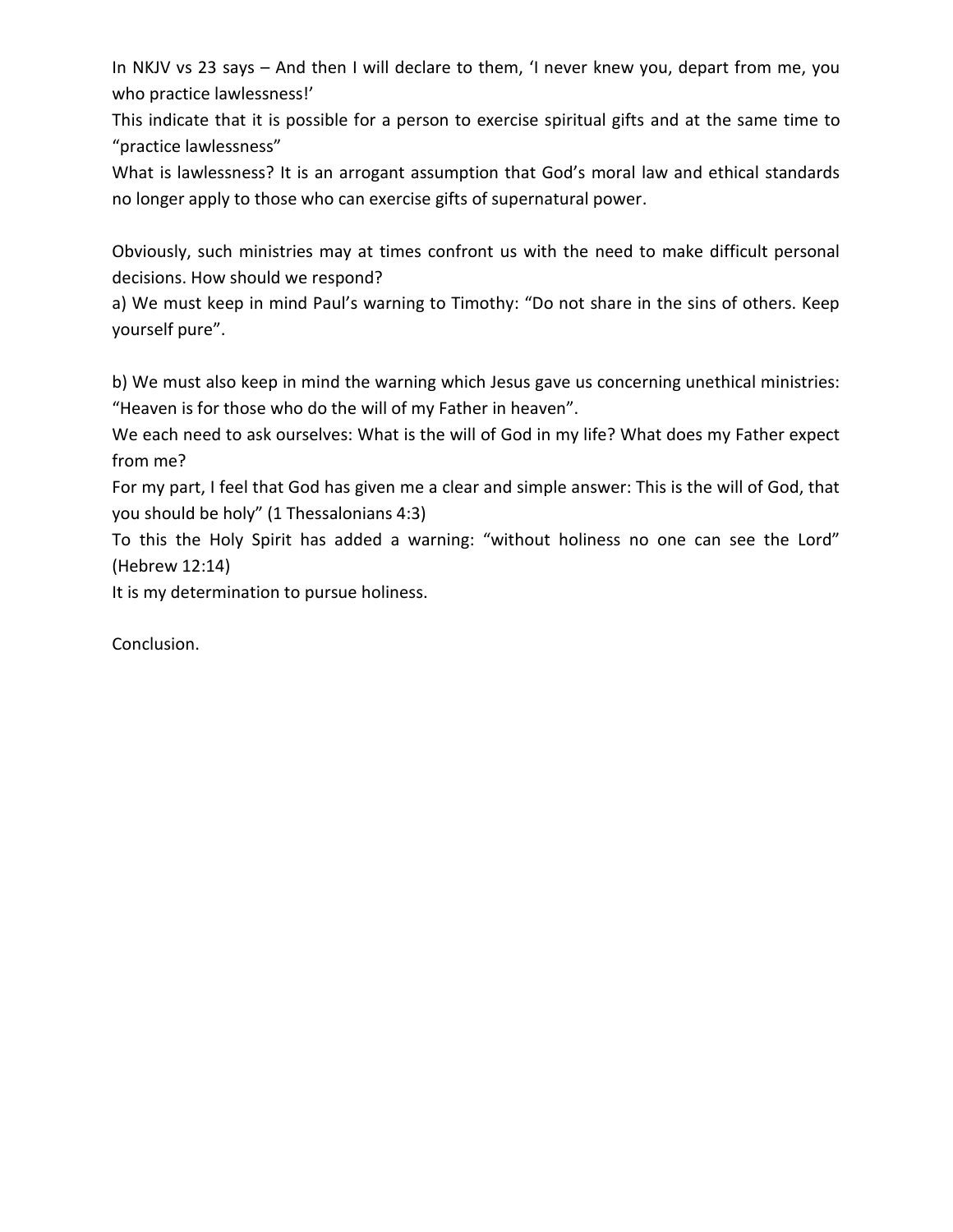### **Recap of 28/09/14 sermon**

Who is the Holy Spirit? Holy Spirit is a Person. Holy Spirit is the third person of the Godhead.

Prophet Isaiah listed 7 distinct aspect of the Holy Spirit:

- 1) The Spirit of the Lord
- 2) The Spirit of Wisdom
- 3) The Spirit of Understanding
- 4) The Spirit of Counsel
- 5) The Spirit of Might
- 6) The Spirit of Knowledge
- 7) The Spirit of the Fear of the Lord

Some of the many titles given in scripture to the Holy Spirit is

- a) The Spirit of Grace (Hebrew 10:29)
- b) The Spirit of Glory (1 Peter 4:14)
- c) The Spirit of Truth (John 14:16, 17)

In every stage of redemption each Person of the Godhead played a unique and distinctive part as indicated below:

- 1) The conception of Jesus
- 2) The beginning of the ministry of Jesus
- 3) The ongoing ministry of Jesus
- 4) The sacrifice of Jesus on the cross
- 5) The resurrection of Jesus
- 6) The Pentecost

God the Holy Spirit has the same characteristic as God the Father and Son:

- Eternal
- Omnipotent (all powerful)
- Omniscient (all knowing knows ALL things) and
- Omnipresent (all presence present everywhere at the same time)

Scriptures reveal to us that the Holy Spirit

- A) **He is Holy**
- B) **A Humble, Self-effacing Servant.**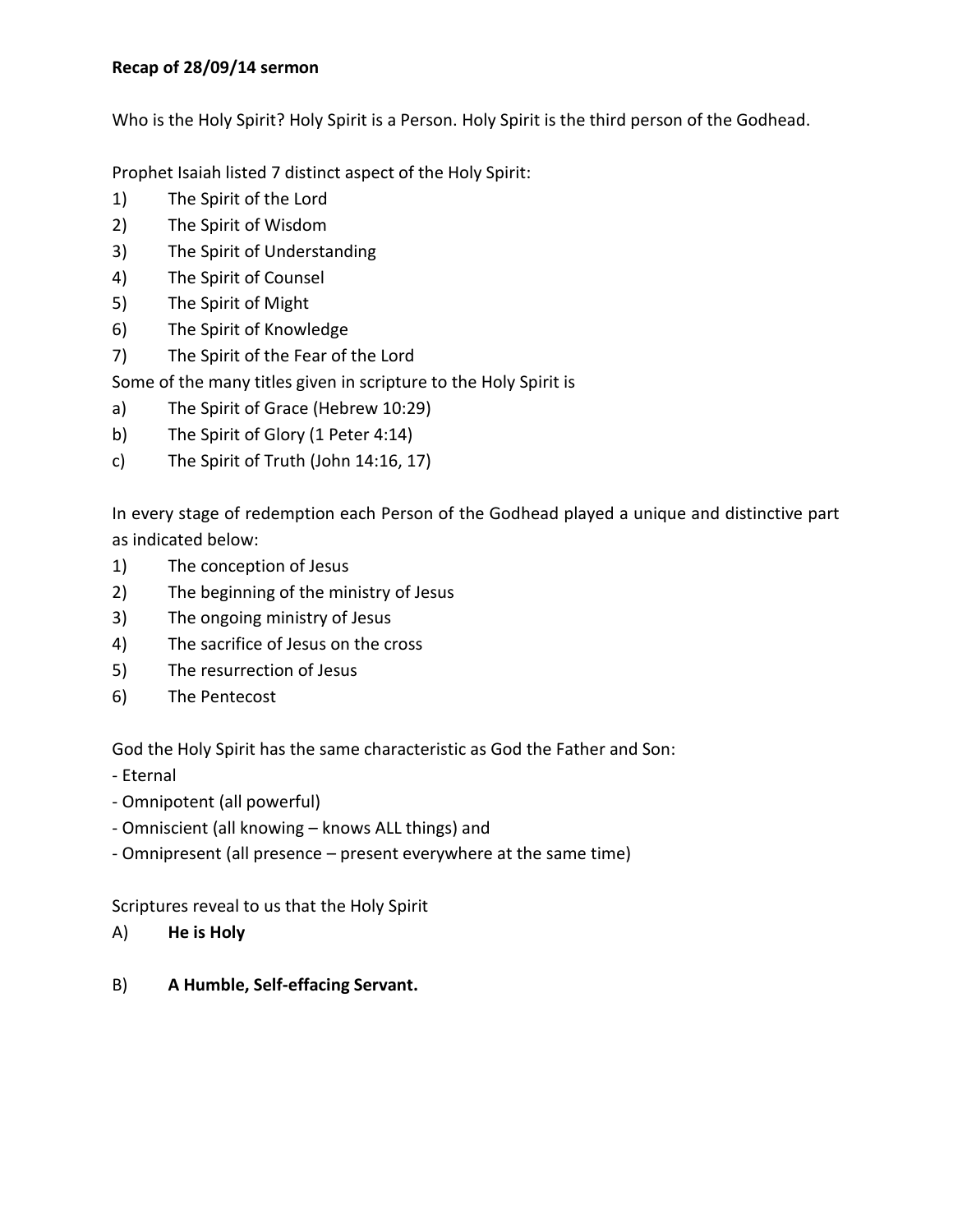This is beautifully illustrated in Genesis 24 which describes how Abraham went about obtaining a bride for his son, Isaac. There are four (4) "types" in this account.

Abraham is a type of God the Father; Isaac is a type of God's Son, Jesus; Rebecca is a type of the bride of Christ, the Church. Abraham's servant is a type of the Holy Spirit. Although never given a name, he is the main character of this story.

As a servant, he had one supreme objective – to find the young woman who was to be the bride; to equip and adorn her; and to escort her safely to the bridegroom.

It is for the similar purpose that the Holy Spirit came down at Pentecost. He is here with one supreme objective – to find, equip and adorn the bridge for Christ – the Church (you and I) – and to escort her safely through this world and present Jesus – a pure and spotless bride.

#### C) **A Consuming Fire**

First requirement - is to focus on exalting and glorifying the Lord Jesus Christ.

Second requirement - is to carefully follow the directions which the Spirit Himself has transmitted/showed/revealed to us in the scriptures.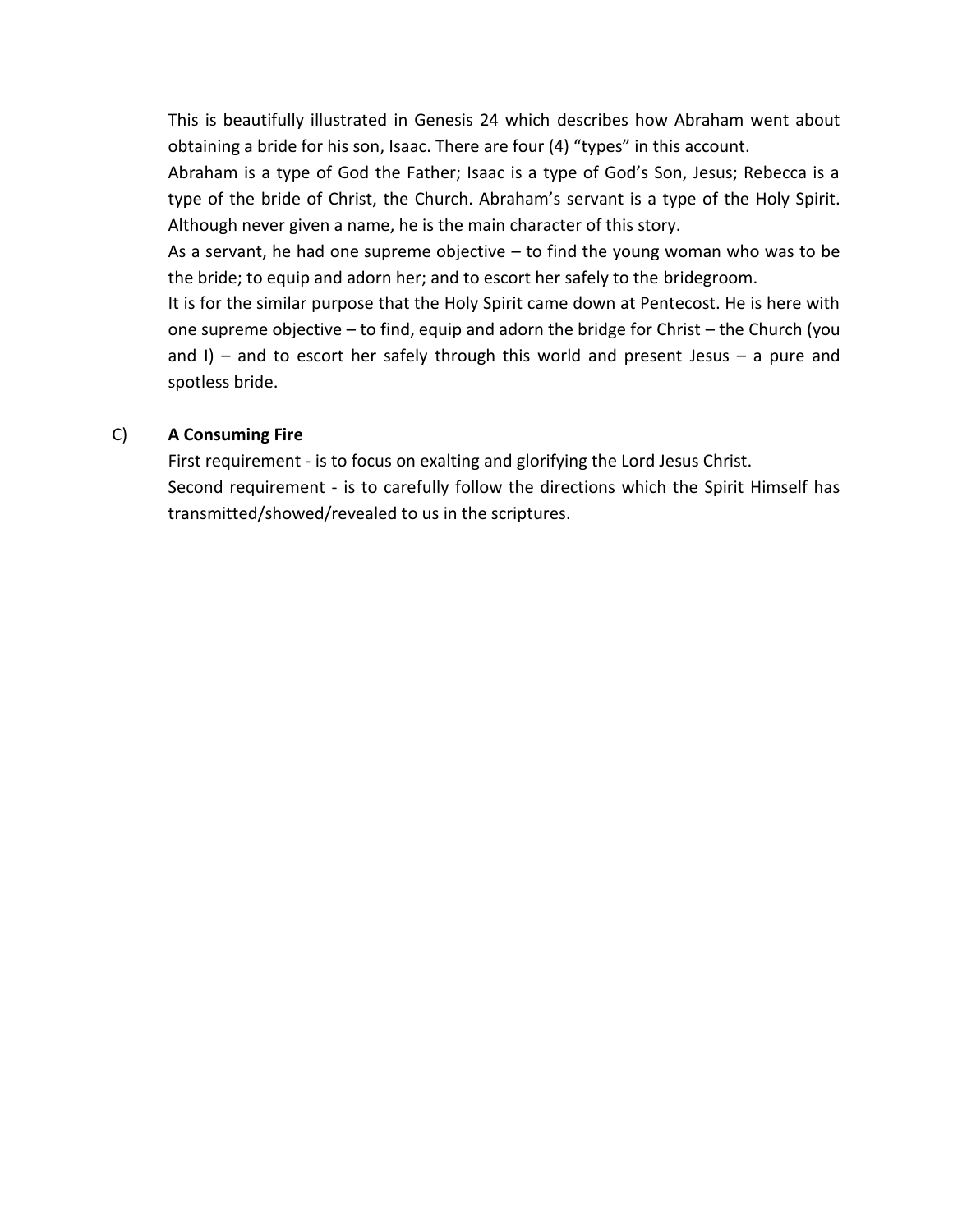#### **The Gifts of the Holy Spirit – Sermon Notes (9/11/14)**

God has sent His Holy Spirit with abundant provision for the bride of His Son, Jesus – the Church. The Church is marked out as the one who is committed to become the bride of Christ when the Church exercises these spiritual gifts

These nine gifts are listed in 1 Corinthians 12:8-10. The gifts are:

| 1) Message of wisdom (a word of wisdom)<br>2) Message of knowledge (a word of knowledge) | 6) Prophecy<br>7) Distinguishing between spirits (discerning of spirits) |
|------------------------------------------------------------------------------------------|--------------------------------------------------------------------------|
| 3) Faith                                                                                 | 8) Speaking in different kinds of tongues (kinds of                      |
|                                                                                          | tongues)                                                                 |
| 4) Gifts of healing                                                                      | 9) Interpretation of tongues                                             |
| 5) Miraculous powers (workings of miracles)                                              |                                                                          |

1. All these spiritual gifts are "manifestations".

"Manifest" means "clearly visible"; "manifestation" means "display or disclosure" The Holy Spirit Himself s invisible, but through these gifts He manifest Himself. He impacts our senses in a way we can see or hear or feel.

2. All of spiritual gifts are "for the common good – NIV" or "for the profit of all -NKJV". Through them, Christians can minister to one another.

They all serve some practical purpose. They are tools NOT toys.

3. All these spiritual gifts are supernatural.

They are not a product of natural ability or special education.

These spiritual gifts were NOT withdrawn at the close of the apostolic age and are available today.

Paul thanks God for the Christians at Corinth because "you do not lack any spiritual gifts as you eagerly wait for our Lord Jesus Christ to be revealed" (I Corinthians 1:7).

Obviously, therefore Christians are expected to continue to exercise spiritual gifts until the return of Christ.

4. It must be emphasized that all these are gifts of God's grace.

They are received by faith. We can never earn them. We can never be "good enough" to exercise them.

### **Unhindered operation of spiritual gifts**

We need to cultivate sensitivity to the Holy Spirit and to make room for Him to move as and as He wills.

#### **Limitation of Spiritual Gifts**

a) Spiritual gifts are limited to the present life.

b) The exercise of spiritual gifts gives no indication of a person's character.

c) Once we received one of these gifts, we are free to use it, misuse it or just not use it at all.

We need to bear always in mind the warning of Jesus, "You will know them by their fruits" (Matthew 7:20) - not by their gifts.

Jesus followed up these words by an explicit warning that the exercise of spiritual gifts is not necessarily a passport to heaven: Matthew 7:21-23 (NIV)